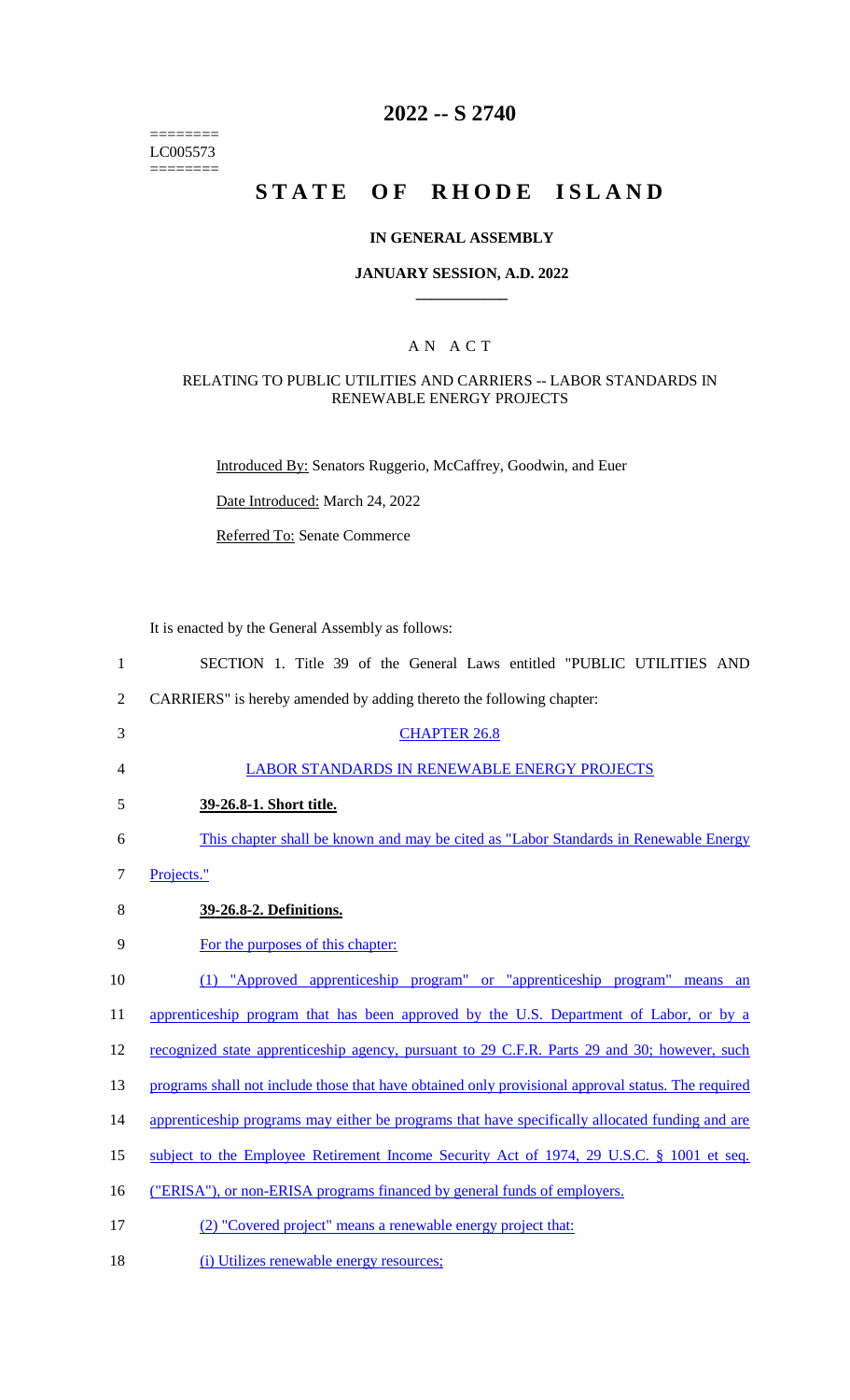- (ii) Is situated on land within the boundaries of this state; 2 (iii) Is situated on or in water within the boundaries of this state; (iv) Has a construction commencement date on or after July 30, 2022; (v) Has a total nameplate capacity of two megawatts (2mw) or more; and (vi) Is constructed and or operated pursuant to chapters 26.1, 26.4 or 26.6 of title 39. (3) "Department" means the department of labor and training. (4) "Director" means the director of the department of labor and training. (5) "Project labor agreement" means a single site collective bargaining agreement between construction trade unions and site contractors allowed under 29 U.S.C. 158(f) of the National Labor 10 Relations Act that governs the terms and conditions of employment for all craft labor on a 11 designated project. (6) "Labor organization" means any organization which exists and is constituted for the 13 purpose, in whole or in part, of collective bargaining, or of dealing with employers concerning 14 grievances, terms or conditions of employment, or of other mutual aid or protection and which is 15 not a company union as defined in § 28-7-3. (7) "Renewable energy project" means the construction, installation, use, maintenance, 17 operation, changing or retiring of a renewable energy resource. (8) "Renewable energy resources" means any renewable power generation source listed in § 39-26-5(a). **39-26.8-3. Responsibilities of developers and the state, its subdivisions or quasi-public agencies.**  (a) When a covered project receives any financial incentives, tax relief or subsidies from the state or any of its subdivisions or quasi-public agencies, the developer and its contractors shall 24 enter into a project labor agreement with the unions constructing the project. (b) All specifications in any invitations to bid on any covered project under this section 26 that is valued at five million dollars (\$5,000,000) or more shall include a requirement that all responding bidders shall have an approved apprenticeship program for all crafts or trades with 28 apprenticeship programs that will be employed on the project at the time of bid. All responding 29 bidders shall also provide proof in the bid package of the existence of an approved apprenticeship program for all crafts or trades that will be employed on the project by all contractors and subcontractors. (c) The developer of a covered project shall take all necessary actions to ensure that each contractor and subcontractor involved in the construction of the project completes a sworn
- certification that the prime contractor, general contractor, or subcontractor: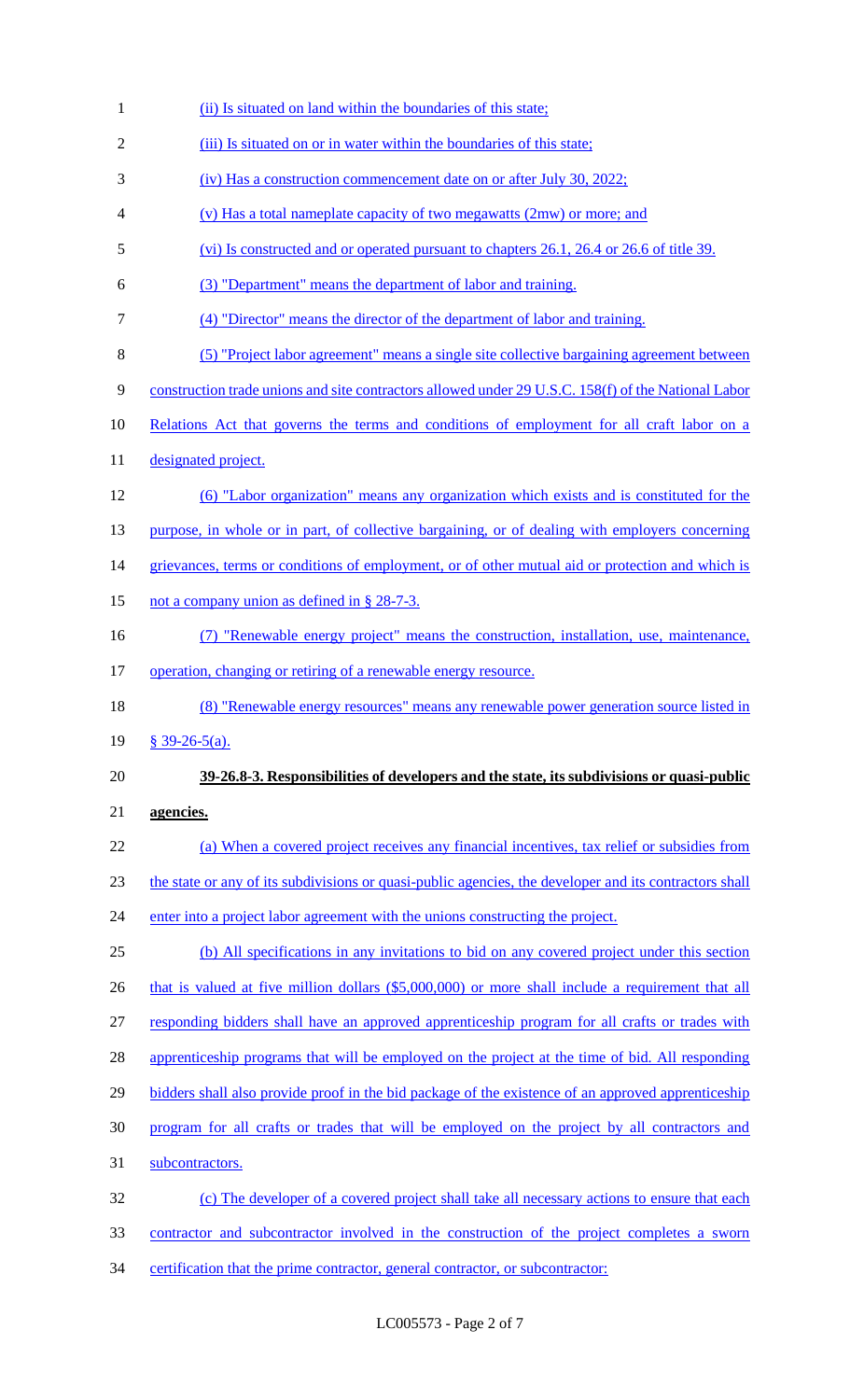- (1) Has the necessary resources to perform the portion of the covered project to which the contractor or subcontractor is assigned, including the necessary technical, financial and personnel resources; (2) Has all required contractor, specialty contractor or trade licenses, certifications or certificates required of any business entity or individual by applicable state or local law; (3) Participates in apprenticeship programs pursuant to 29 C.F.R. Part 29 and Part 30 for 7 the occupations the contractor will employ for its awarded scope of work on the covered project; (4) When the contractor or subcontractor has five (5) or more employees, ensure that no less than fifteen percent (15%) of the labor hours worked on the project shall be performed by registered apprentices for all crafts or trades with approved apprenticeship programs that will be 11 employed on the project; (5) During the previous three (3) years: 13 (i) Has not been debarred by any government agency; (ii) Has not defaulted on any project; (iii) Has not had any license, certification or other credential relating to the business 16 revoked or suspended; and (iv) Has not been found in violation of any law applicable to the contractor's or 18 subcontractor's business that resulted in the payment of a fine, back pay damages or any other type 19 of penalty in the amount of five thousand dollars (\$5,000) or more; (6) Will pay personnel employed on the project not less than the applicable wage and fringe benefit rates for the classification in which such personnel is employed for the project; and (7) Has not misclassified and will not misclassify labor employees as independent contractors. **39-26.8-4. Prevailing wage payment for construction, operation, and maintenance employees.**  (a) Each contractor and subcontractor on a covered project shall: (1) Pay each construction employee wages and benefits that are not less than the prevailing wage and fringe benefit rates in compliance with chapter 13 of title 37 for the corresponding classification in which the employee is employed, and (2) Be subject to all reporting and compliance requirements of chapter 13 of title 37. 31 (b) Contractors and subcontractors that violate subsection  $(a)(1)$  of this section, shall be subject to penalties and sanctions in accordance with chapter 13 of title 37. (c) Each operations and maintenance employee employed in a building or facility that is
- constructed as a covered project shall be paid wages and benefits that are not less than the prevailing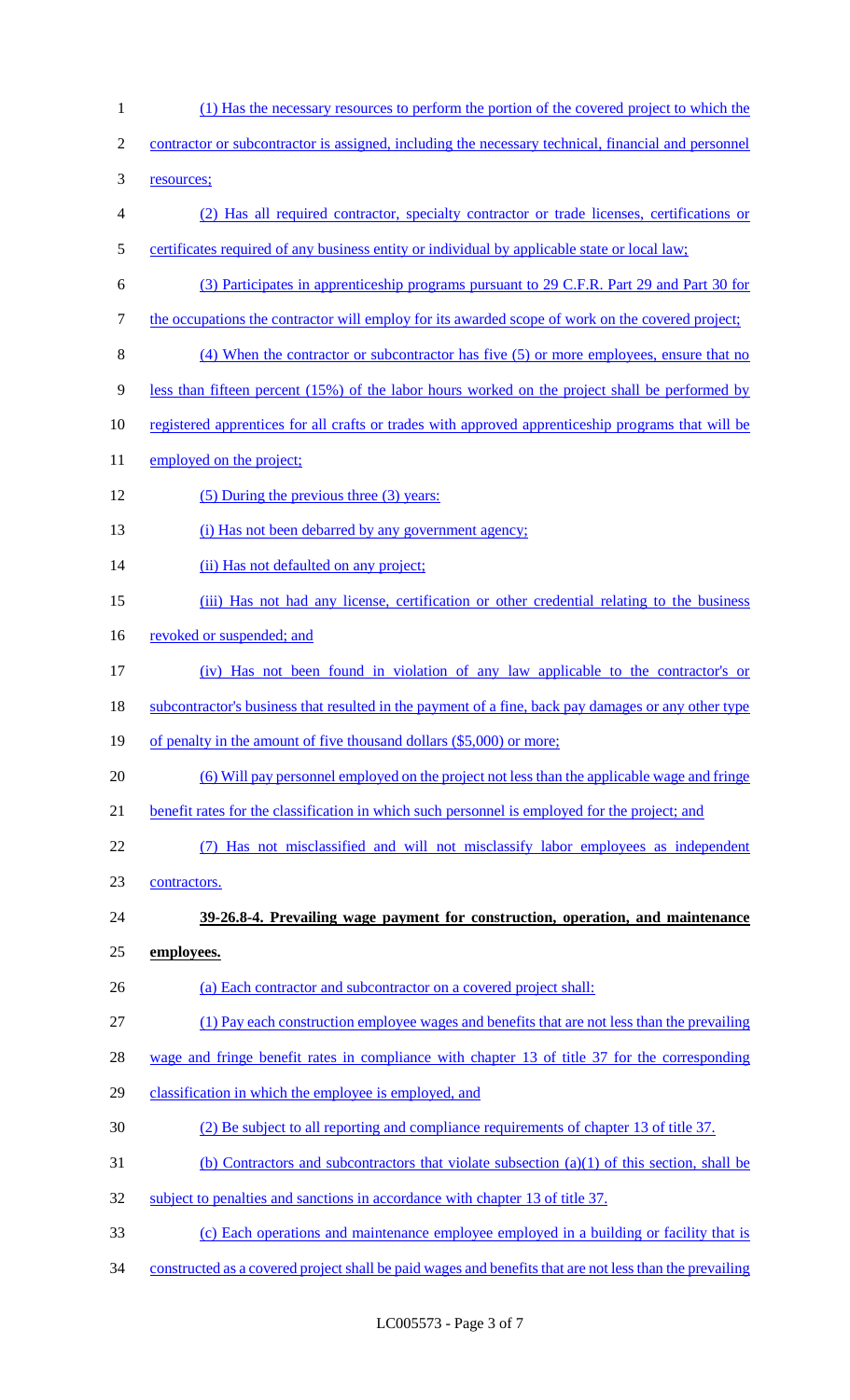1 wage and fringe benefit rates in compliance with chapter 13 of title 37. 2 **39-26.8-5. Sworn certification of compliance.**  3 (a) The developer of a covered project shall submit to the department a sworn certification 4 of compliance with this chapter, not later than thirty (30) days prior to commencement of 5 construction of the project. Such sworn certification shall be considered a public document, and 6 shall be made available, without redaction, on the department's website, not later than seven (7) 7 days after being submitted to the department. 8 (b) If the sworn certification contains false, misleading, or materially inaccurate 9 information, the contractor or subcontractor that executed such sworn certification, shall, after 10 notice and opportunity to be heard, be subject to penalties and sanctions by the department. 11 **39-26.8-6. Payment of wages due.**  12 The department is hereby authorized and directed to pay to mechanics, laborers and 13 workers, from any accrued payments withheld under the terms of a terminated public works' 14 contract, any wages found to be due such mechanics, laborers and workers. 15 **39-26.8-7. Recordkeeping obligations.**  16 (a) Each employer that is subject to the provisions of this chapter shall: 17 (1) Keep, maintain and preserve records relating to the wages and hours worked by each 18 mechanic, laborer and worker and a schedule of the occupation or work classification at which each 19 mechanic, laborer or worker on the project is employed, during each work day and week. These 20 records shall be maintained in such manner and form as the director establishes to assure the proper 21 payments due to such persons or employee welfare funds under this chapter, regardless of any 22 contractual relationship alleged to exist between the contractor and such person; and 23 (2) Submit a monthly certified payroll record to the contracting agency or to the developer 24 of a covered project, which shall consist of a complete copy of the payroll records, accompanied 25 by a statement signed by the employer that indicates: 26 (i) Such records are accurate; 27 (ii) The rate of wages paid to each mechanic, laborer or worker and the amount of payment 28 or contributions paid or payable on behalf of each such person to any employee welfare fund, is 29 not less than the prevailing rate of wages and the amount of payment or contributions paid or 30 payable on behalf of each such person to any employee welfare fund and not less than those 31 required by the contract to be paid; 32 (iii) The employer has complied with the applicable provisions of this chapter; 33 (iv) Each such person is covered by a workers' compensation insurance policy for the 34 duration of such person's employment, which shall be demonstrated by submitting to the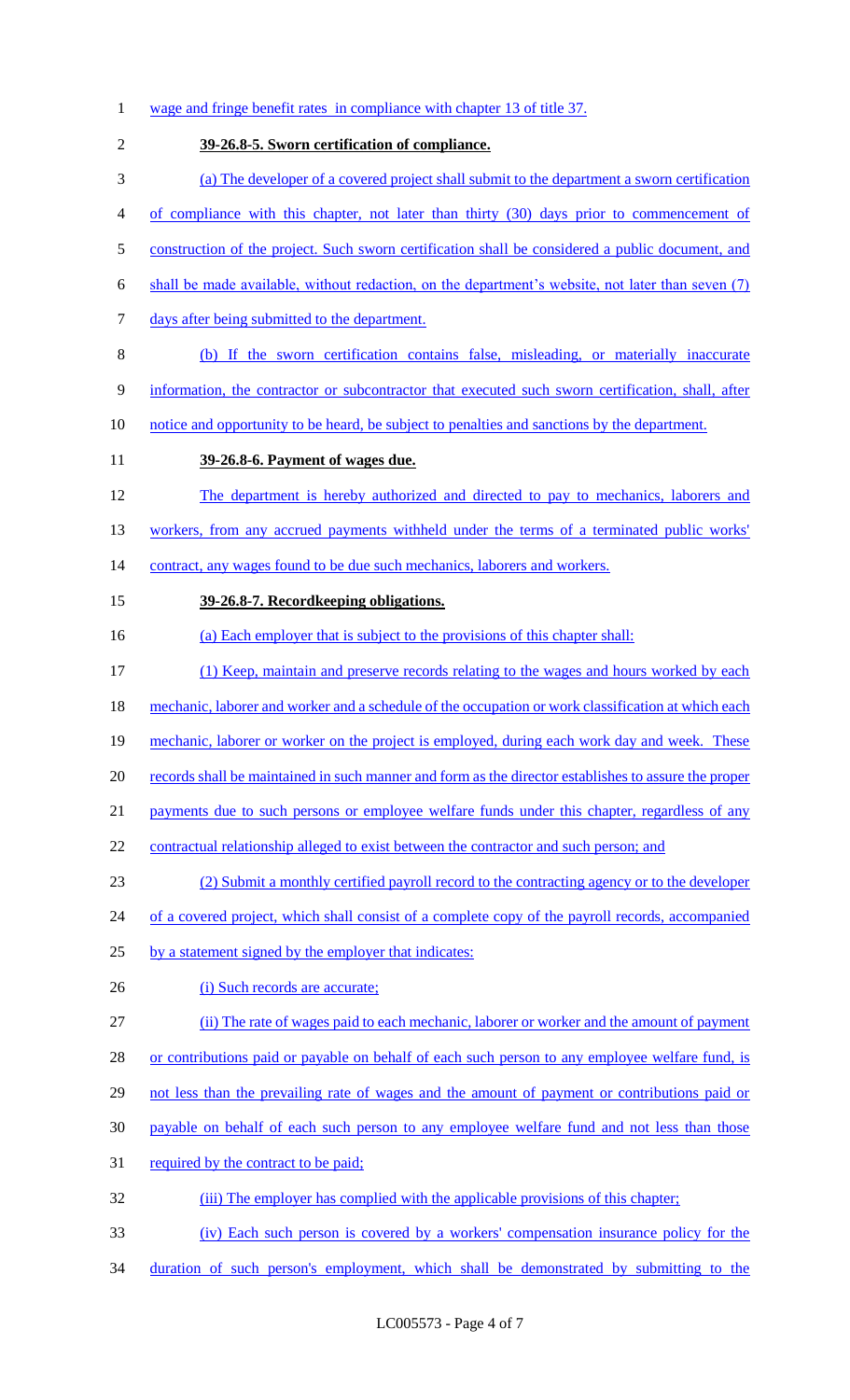1 contracting agency the name of the workers' compensation insurance carrier covering each such 2 person, the effective and expiration dates of each policy and each policy number; 3 (v) The employer has not received any kickbacks, as defined in 41 U.S.C. 52, from any 4 employee or employee welfare fund; and 5 (vi) Pursuant to the provisions of this chapter, the employer is aware that filing a certified 6 payroll which the employer knows to be false is a felony, for which the employer may be fined up 7 to five thousand dollars (\$5,000), imprisoned for up to five (5) years, or both. 8 (b) Notwithstanding any contrary provisions of the general laws, the certified payroll shall 9 be considered a public record and every person shall have the right to inspect and copy such records. 10 (c) Except as provided in subsection (b) of this section, any copy of records made available 11 for inspection as copies and furnished upon request to the public or any public agency by the 12 awarding body or the department of labor and training shall be redacted to prevent disclosure of an 13 individual's name, address, and social security number. The name and address of the contractor 14 awarded the contract or the subcontractor performing the contract shall not be redacted. Any copy 15 of records made available for inspection by, or furnished to, a multiemployer Taft-Hartley Trust 16 Fund (29 U.S.C. Sec. 186(c)(5)) that requests the records for the purposes of allocating 17 contributions to participants shall be redacted only to prevent disclosure of an individual's full 18 social security number, but shall provide the last four digits of the social security number. Any 19 copy of records made available for inspection by, or furnished to, a joint labor-management 20 committee established pursuant to the federal Labor Management Cooperation Act of 1978 (29 21 U.S.C. Sec. 175a) shall be redacted only to prevent disclosure of an individual's social security 22 number. 23 (d) Notwithstanding any other provision of law, agencies and law enforcement agencies 24 investigating violations of law shall, upon request, be provided unredacted copies of certified 25 payroll records. Any copies of records or certified payroll made available for inspection and 26 furnished upon request to the public by an agency or law enforcement agency investigating a 27 violation of law shall be marked or redacted to prevent disclosure of an individual's name, address, 28 and social security number. 29 **39-26.8-8. Power and enforcement of the department of labor and training.**  30 (a) The director of the department of labor and training and his or her designated 31 representatives shall have the right to enter any place of business of employment to inspect 32 employment records and to ensure that the provisions of this chapter are complied with as well as 33 the power to administer oaths and examine witnesses, issue subpoenas, compel the attendance of 34 witnesses and production of documents, and to take depositions and affidavits.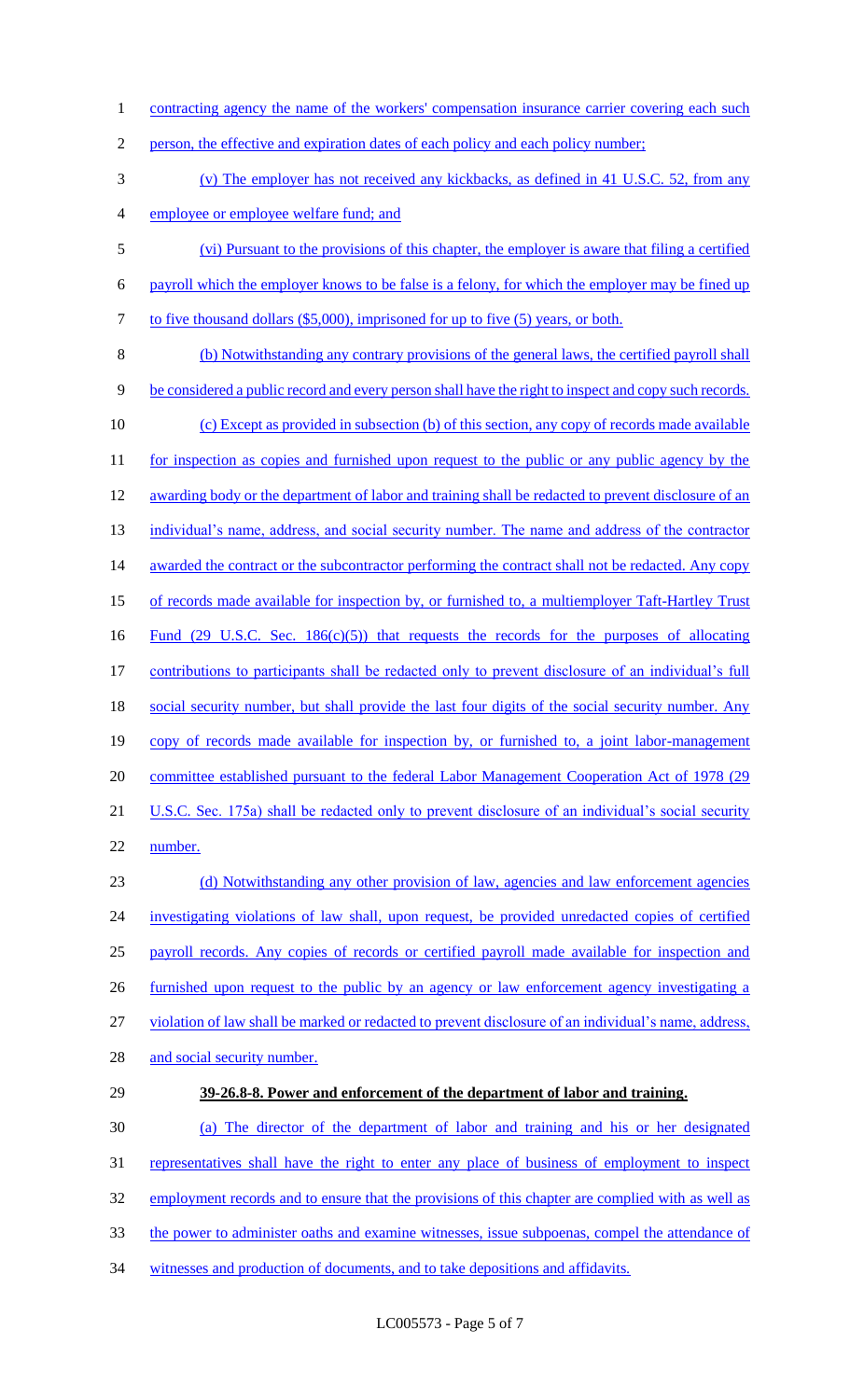- 1 (b) The department of labor and training shall promulgate regulations to implement this
- 2 chapter.

## 3 **39-26.8-9. Severability.**

- 4 If any provision of this chapter or the application thereof to any person or circumstances is
- 5 held invalid, such invalidity shall not affect other provisions or applications of the chapter, which
- 6 can be given effect without the invalid provision or application, and to this end the provisions of
- 7 this chapter are declared to be severable.
- 8 SECTION 2. This act shall take effect upon passage.

LC005573 ========

 $=$